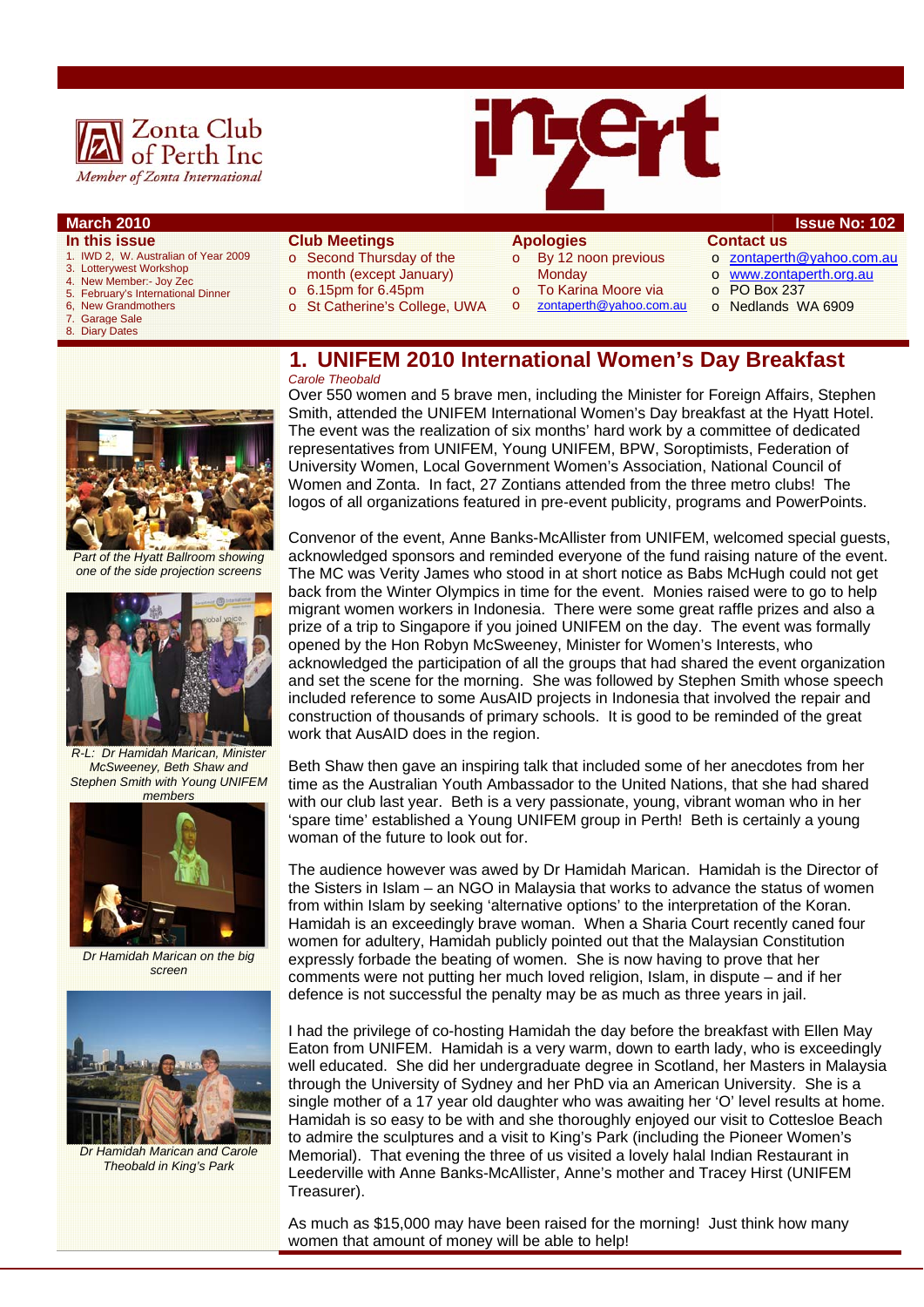

*Penny Flett, West Australian of the Year 2009* 



*Pat Dodson, Senior West Australian of the Year 2009* 



*David Wirrpanda, Young West Austraian of the Year 2009* 



*Mary Gurgone outlining the involvement of the Zonta Club of Perth and Lotterywest* 



*Zonta members at the Workshop* 



### **2. West Australian of the Year 2009**  *Penny Flett*

Becoming WA Australian of the Year for 2009 was an extraordinary honour and privilege.

To rub shoulders, even very briefly, with David Wirrpunda – the WA Young Australian of the Year - was magic. To be associated with Pat Dodson – WA Senior Australian of the Year - already a hero of mine, was amazing. And to have the great pleasure of getting to know Graham Drewe, who went on to be the National Local Hero, has been an experience worth bottling – he's a remarkable man, an ordinary bloke, saving rock fishermen's lives.

We went to Canberra for the big event for Australia Day announcements……morning tea with the Prime Minister at The Lodge, lunch at Government House….this in a huge marquee in the beautiful grounds by Lake Burley Griffin. That was very special. *And* I chatted for ages with Glen McGrath and Adam Gilchrist – eat your hearts out, everyone!!

Coming back to earth, the year seemed to get busier and busier – many speaking engagements – some of them a lot of fun, especially the Breast Screening Awareness launch, with everyone decked out in very bright pink. I've opened conferences, made speeches, shared the platform with Mick Dodson, listened and learned.

But the best was a grand finish to my year. I went as Australia Day Ambassador for Australia Day 2010 – to – Newman – hot as hot, friendly as anything, and made me feel truly Australian. I mixed it with miners, aboriginal kids, Shire officials, the local GP, shopkeepers, entrepreneurs, business people. I learned a lot in a short time about East Pilbara, it's the biggest shire in the world! I felt very humble, and very proud.

It's been a remarkable year, and proves again, women can do more than one thing at once,…..*and* keep the 'day job' going !!

### **3. Lotterywest Workshop:- Women Working Together**  *Mary Gurgone*

Sharing ideas and energy with other women's organizations, in order to access funding, was a key aim of the Zonta Club of Perth Lotterywest Workshop on 7th November 2009. The workshop was an overwhelming success. It showed the extent of the need and desire for opportunities to chat and make strategic links amongst women's organisations.

About 30 women attended, representing a wide array of women's groups. We were delighted to have representatives of Aboriginal women from Broome, as well as Perth based Aboriginal women. Richness of the discussion was partly due to the women's groups, including representation of women from Universities, health, refuges, business, sport, multicultural, gynaecology, welfare and place based, to mention a few.

The kind of feedback from the day came spontaneously via email. Large international organisations as well as small unincorporated groups advised that they found the day "useful, excellent for networking and a great opportunity to find ways of collaborating with other like-minded women's groups to apply for Lotterywest grants".

The workshop coincided with the Foundation Day dinner and provided Zonta Clubs from non-metropolitan areas with the opportunity to attend. There was a strong Zonta presence, both from the Service and Advocacy members present and the generous contribution made by Service and Advocacy member, Fiona Crowe, who secured the venue, morning tea and lunch at St Catherine's at no cost. Lucy Reynolds joined her colleague, Fiona, in the afternoon as a speaker.

The workshop has resulted in about half a dozen applications to Lotterywest already and some of them are joint ones that were borne at the workshop. Furthermore a number of organisations have started collaborating as a result of meeting at the workshop.

All in all, a successful day that demonstrated the power of women working together!

*Zonta members at the workshop*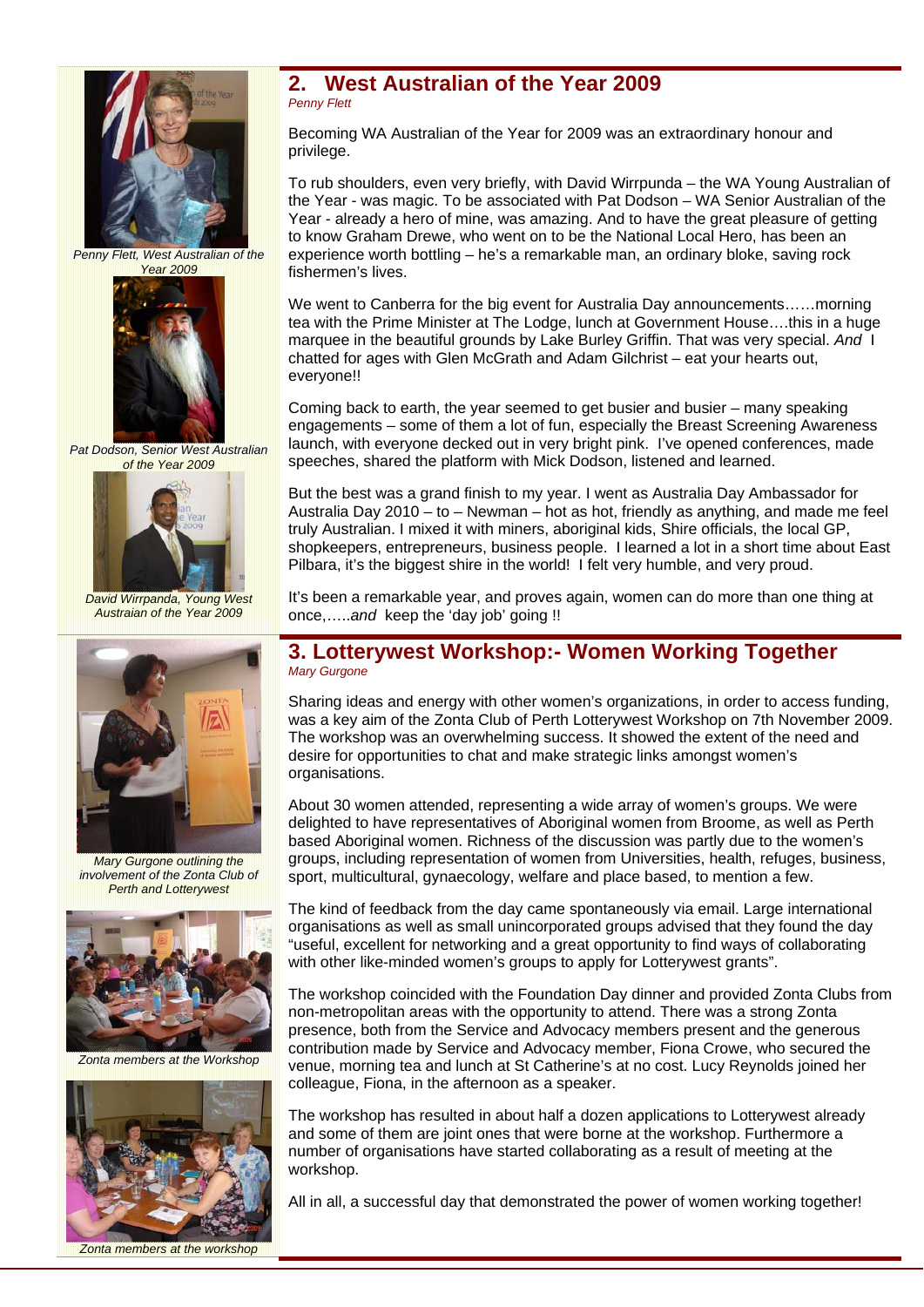

*Carole welcomes Joy Zec to Zonta Club of Perth.* 



*Joy's favourite holiday photo.* 



*The many different international dishes displayed in Karen's kitchen* 



*Sparklers lit in remembrance of Yvonne Roberts Not surprisingly the fire alarms went off a second later!* 



*Members pose with the street banner* 

## **4. Introduction of new member:- Joy Zec**

It was with great pleasure that the club welcomed Joy Zec at the February meeting. Joy has transferred from the Zonta Club of Swan Hills. She is married to Zoran,a bus driver and they have two beautiful daughters, Cassandra and Christine, both of whom are at university.

Joy had a few false starts with tertiary education and finally completed her first degree in public relations in 2002 after six years. She found it difficult to find employment in this field so did casual work instead with events management, conference organising, and limousine driving including funeral work, electrical safety presentations, temporary work and as a daycare worker.

Still searching for her passion at the age of 40, Joy found it in 2006 when she completed a graduate diploma in primary school teaching and hasn't looked back. She has always combined "paid" work with "unpaid" work. She is proud of her achievements as a Zontian, netball coach, calisthenics president, tree planter, red cross door-knocker, student mentor, ECU Ambassador, with the FINA  $8<sup>th</sup>$  World Swimming Championships, photographic exhibition minder and young originals curator.

A friend asked Joy recently how she would like to be remembered. Her response was, "In my failings I was humble enough to listen to advice given and have the determination to continue with the path I had set. I also wanted to be remembered as having altruistic qualities."

Joy's favourite hobbies include everything associated with cooking and eating, tennis, bush-walking, going to the movies and coffee. Recently, she has taken up travelling, reading and joining the *Word Witches* Book Club, boxing and yoga. Joy has a bucket list but that's another story... Welcome Joy!

## **5. February's International Dinner Meeting**

The weather was perfect for our International Dinner Meeting, at Karen's on February 11<sup>th</sup>. Karen and her helpers had been busy all day with the many and varied preparations needed, including adoring the tables with flags and maps, before everyone began arriving soon after 6pm.

Each committee prepared and displayed the following foods:-

- **Service and Advocacy**: Italian/Greek
- **Membership and Program**: Indian food
- **Awards and Holidays**: Curry Thai with side dishes and platter of Indian finger food with condiments.
- **PR and Archives**: Best of British Ploughman's lunch
- **Events and Fellowship**: Middle Eastern

After much fellowship, including a group photo of the street marching banner for the archives, we all enjoyed our feast! A short business meeting followed where we were able to welcome Joy Zec as a new member, acknowledge Fiona Crowe and Diana Rigg being nominated as finalists in the WA Business News 40 under 40 awards and congratulate new grandmothers, Gillian Palmer and Sharron Hickey!

Sadly, charter member, Yvonne Roberts had passed away during the summer break and members took great delight in sharing anecdotes of Yvonne's 39 active years with the Club. Everyone lit a sparkler in remembrance of her, setting off the fire alarms in the process!

Many thanks to Karen and Bill for opening their home for the event and donating the wine consumed, to Mary and Aldo for moving all the chairs and tables and everyone who helped to make the evening a very pleasant occasion. In total, about \$1400 was raised for Zonta projects – a great start to the year!